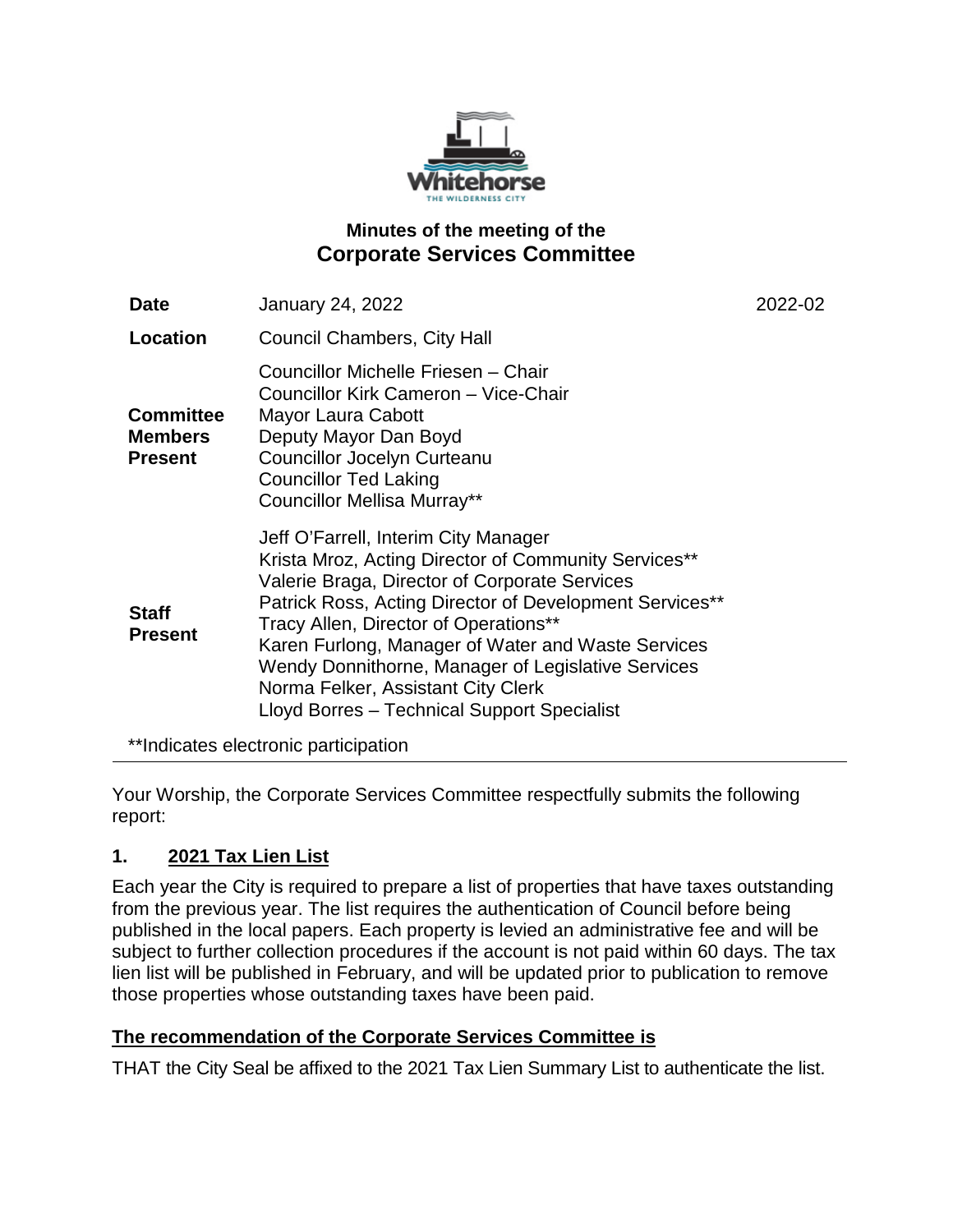#### **2. Umbrella Budget Amendments for 2021**

The *Municipal Act* provides that council may by bylaw establish a procedure to authorize expenditures that vary from the annual capital expenditure program and the operating budget. In accordance with the provisions of the 2021 capital and operating budget bylaws, a number of properly authorized budget amendments occurred throughout 2021. These amendments are now being brought forward under umbrella bylaws for approval under the bylaw process.

#### **The recommendation of the Corporate Services Committee is**

THAT Bylaw 2022-05, a bylaw to amend the 2021 to 2024 capital expenditure program with respect to budget adjustments made throughout 2021, be brought forward for consideration under the bylaw process; and

THAT Bylaw 2022-06, a bylaw to amend the 2021 operating and maintenance program with respect to budget adjustments made throughout 2021, be brought forward for consideration under the bylaw process.

## **3. Write-off Uncollectible Accounts**

The City levies fees and charges for goods and services that, on occasion, cannot be collected for various reasons. If these accounts are not written off, they would remain as outstanding receivable items. Generally accepted accounting practices require that receivables that are no longer realizable assets be written off against existing allowances. A bylaw is required to write off such accounts.

In all cases in the proposed bylaw, in-house collection procedures have been exhausted and it has been determined that there is little chance of recovery. In certain circumstances, an account will remain with a collection agency or credit bureau for possible further action. There is a small possibility that some collection will occur subsequent to write off. In that event the collection will be appropriately recognized in the City's financial records.

In response to questions raised, Administration confirmed that the City continues to work with the Yukon Motor Vehicles department so that residents with outstanding parking fines will be required to pay those fines before they can renew their licenses or vehicle registrations.

## **The recommendation of the Corporate Services Committee is**

THAT Bylaw 2022-07 a bylaw to authorize the write-off of uncollectible accounts, be brought forward for consideration under the bylaw process.

## **4. Commencement Report – Livingstone Lagoon Desludging**

Council authorization is required prior to the commencement of procurements with an estimated value of \$500,000 or more. The primary cells at the Livingstone Lagoon serve the purpose of removing solids from the wastewater by sedimentation and flotation.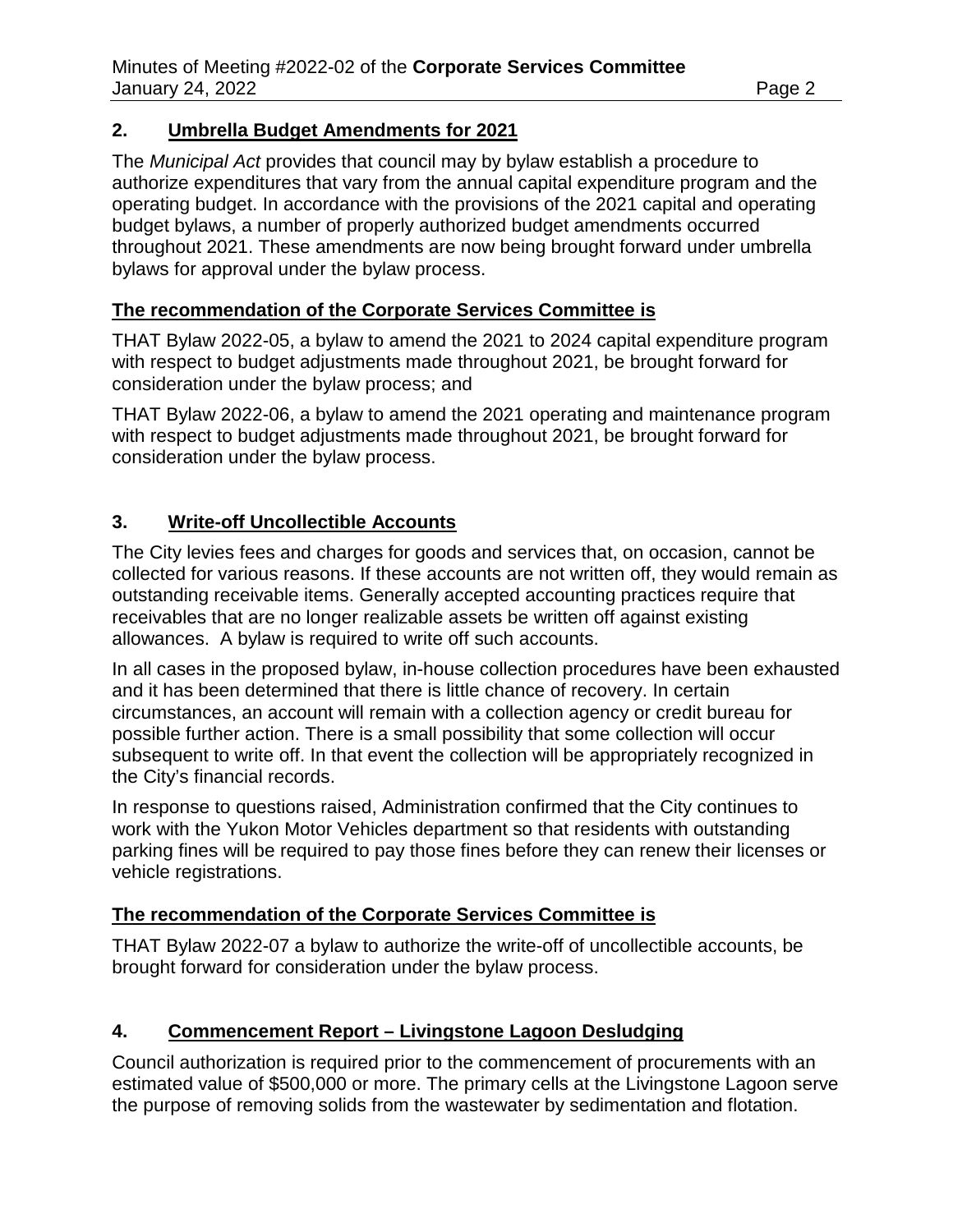Desludging the primary cells keeps the solids load at a level that allows the wastewater treatment system to operate efficiently. An added benefit is that the removal of solids partially aids with the mitigation of odors. The Livingstone Lagoon Desludging project will hire a contractor specializing in solids dredging to remove solids from primary Cell A, pump it into geotubes to dry, and transfer existing dried bio-solids into nearby land for disposal. The execution of the work will fulfill the City's regulatory commitments in accordance with its Water Use License.

#### **The recommendation of the Corporate Services Committee is**

THAT Administration is hereby authorized to commence the procurement for the Livingstone Lagoon Desludging project.

#### **5. City Hall Renovations/Service Building Project** – For Information Only

A Committee member acknowledged that in the current climate there are huge challenges and risks associated with the City Hall Renovation project, and suggested that a unique management plan be developed to do everything possible to stay with the current budget.

It was also suggested that regular updates to Council should be provided, and that a technical briefing should be given to the media.

The consensus of the Committee was to direct that a Council and Administration Roundtable Meeting be scheduled in the near future to allow for further discussion on the City Hall Renovation project.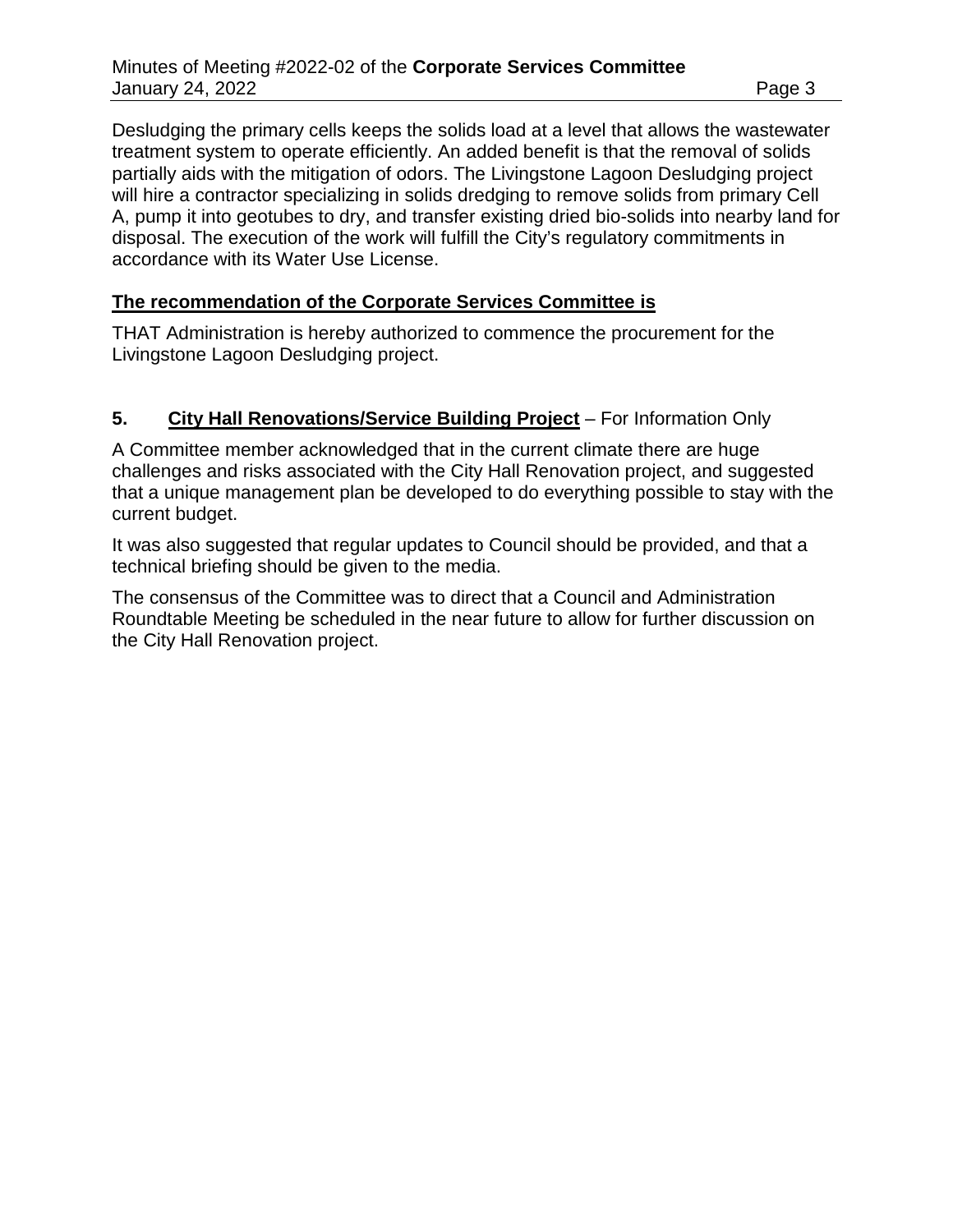

# **Minutes of the meeting of the City Planning Committee**

| <b>Date</b>                                          | <b>January 24, 2022</b>                                                                                                                                                                                                                                                                                                                                                                      | 2022-02 |
|------------------------------------------------------|----------------------------------------------------------------------------------------------------------------------------------------------------------------------------------------------------------------------------------------------------------------------------------------------------------------------------------------------------------------------------------------------|---------|
| Location                                             | Council Chambers, City Hall                                                                                                                                                                                                                                                                                                                                                                  |         |
| <b>Committee</b><br><b>Members</b><br><b>Present</b> | Deputy Mayor Dan Boyd - Chair<br>Councillor Ted Laking - Vice-Chair<br>Mayor Laura Cabott<br><b>Councillor Kirk Cameron</b><br><b>Councillor Jocelyn Curteanu</b><br><b>Councillor Michelle Friesen</b><br><b>Councillor Mellisa Murray**</b>                                                                                                                                                |         |
| <b>Staff</b><br><b>Present</b>                       | Jeff O'Farrell, Interim City Manager<br>Krista Mroz, Acting Director of Community Services**<br>Valerie Braga, Director of Corporate Services<br>Patrick Ross, Acting Director of Development Services**<br>Tracy Allen, Director of Operations**<br>Wendy Donnithorne, Manager of Legislative Services<br>Norma Felker, Assistant City Clerk<br>Lloyd Borres - Technical Support Specialist |         |
| **Indicates electronic participation                 |                                                                                                                                                                                                                                                                                                                                                                                              |         |

Your Worship, there is no report from the City Planning Committee.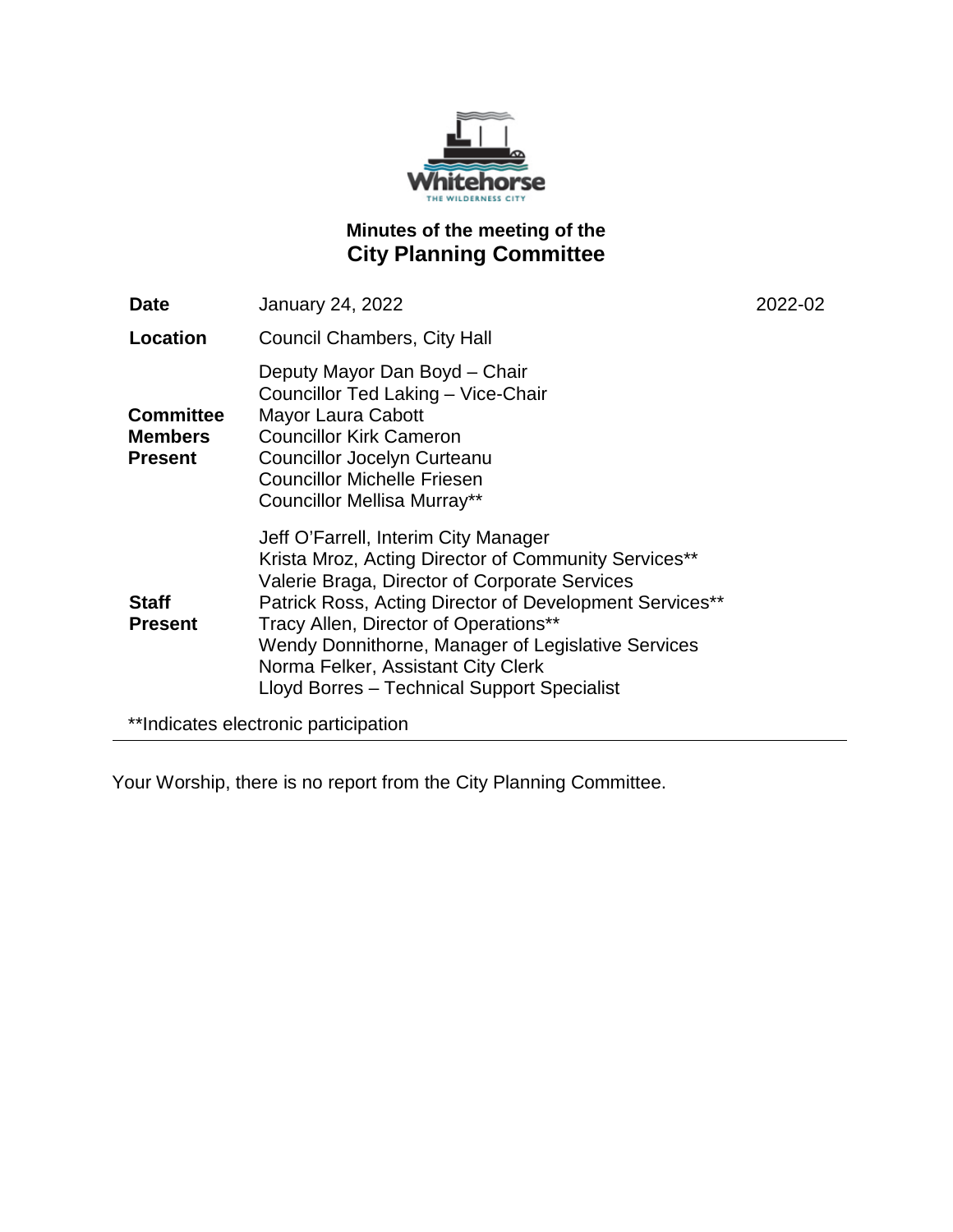

## **Minutes of the meeting of the Development Services Committee**

| <b>Date</b>                                          | <b>January 24, 2022</b>                                                                                                                                                                                                                                                                                                                                                                      | 2022-02 |
|------------------------------------------------------|----------------------------------------------------------------------------------------------------------------------------------------------------------------------------------------------------------------------------------------------------------------------------------------------------------------------------------------------------------------------------------------------|---------|
| Location                                             | <b>Council Chambers, City Hall</b>                                                                                                                                                                                                                                                                                                                                                           |         |
| <b>Committee</b><br><b>Members</b><br><b>Present</b> | Councillor Jocelyn Curteanu - Chair<br>Councillor Mellisa Murray - Vice-Chair**<br>Mayor Laura Cabott<br>Deputy Mayor Dan Boyd<br><b>Councillor Kirk Cameron</b><br><b>Councillor Michelle Friesen</b><br><b>Councillor Ted Laking</b>                                                                                                                                                       |         |
| <b>Staff</b><br><b>Present</b>                       | Jeff O'Farrell, Interim City Manager<br>Krista Mroz, Acting Director of Community Services**<br>Valerie Braga, Director of Corporate Services<br>Patrick Ross, Acting Director of Development Services**<br>Tracy Allen, Director of Operations**<br>Wendy Donnithorne, Manager of Legislative Services<br>Norma Felker, Assistant City Clerk<br>Lloyd Borres - Technical Support Specialist |         |

\*\*Indicates electronic participation

Your Worship, the Development Services Committee respectfully submits the following report.

## **1. COVID-19 Impacts on Business** – For Information Only

A Committee member spoke of the impact that the COVID-19 pandemic has had on local businesses, and more particularly on the food and beverage sector. It was noted that the mitigation measures adopted by Council last year were for that calendar year only, and many businesses were not able to access measures such as the pop-up patio program because the application process was too onerous and the costs too steep. The suggestion was made that Council should be looking at options to mitigate the impacts of the new restrictions and allow businesses to recoup their losses.

The Mayor suggested that Council members examine the information presented to Council last year and bring forward suggestions for amendments if situations have changed.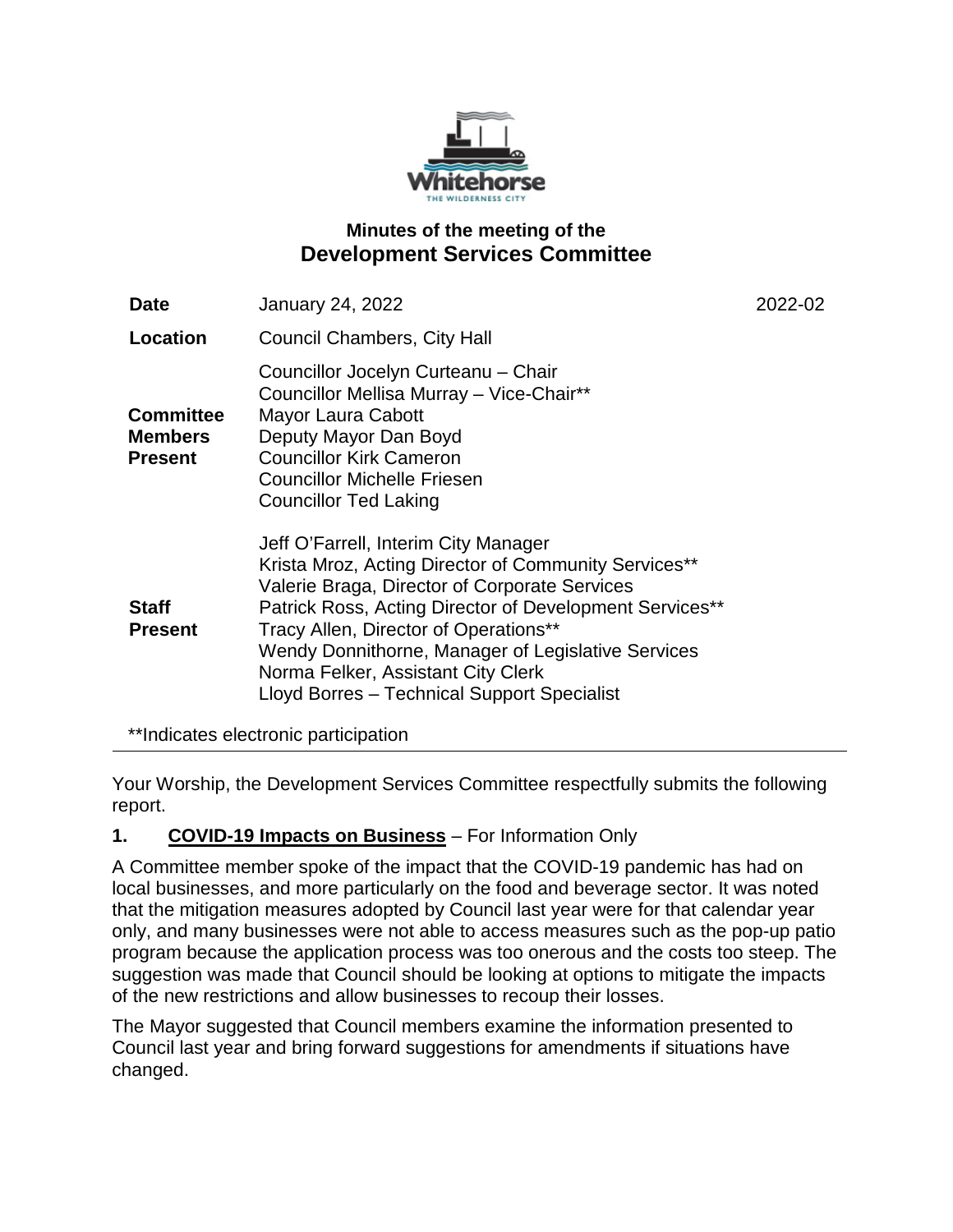

# **Minutes of the meeting of the City Operations Committee**

| <b>Date</b>                                          | <b>January 24, 2022</b>                                                                                                                                                                                                                                                                                                                                                                      | 2022-02 |
|------------------------------------------------------|----------------------------------------------------------------------------------------------------------------------------------------------------------------------------------------------------------------------------------------------------------------------------------------------------------------------------------------------------------------------------------------------|---------|
| Location                                             | <b>Council Chambers, City Hall</b>                                                                                                                                                                                                                                                                                                                                                           |         |
| <b>Committee</b><br><b>Members</b><br><b>Present</b> | Councillor Ted Laking - Chair<br>Deputy Mayor Dan Boyd - Vice-Chair<br>Mayor Laura Cabott<br><b>Councillor Kirk Cameron</b><br>Councillor Jocelyn Curteanu<br><b>Councillor Michelle Friesen</b><br><b>Councillor Mellisa Murray**</b>                                                                                                                                                       |         |
| <b>Staff</b><br><b>Present</b>                       | Jeff O'Farrell, Interim City Manager<br>Krista Mroz, Acting Director of Community Services**<br>Valerie Braga, Director of Corporate Services<br>Patrick Ross, Acting Director of Development Services**<br>Tracy Allen, Director of Operations**<br>Wendy Donnithorne, Manager of Legislative Services<br>Norma Felker, Assistant City Clerk<br>Lloyd Borres - Technical Support Specialist |         |
|                                                      | **Indicates electronic participation                                                                                                                                                                                                                                                                                                                                                         |         |

Your Worship, the City Operations Committee respectfully submits the following report:

## **1. Amend Snow and Ice Control Policy**

The number of active transportation commuters in Whitehorse has continued to rise year after year. In response to this trend, the Whitehorse community has advocated for an increase in the level of service on popular active commuting routes. The Snow and Ice Control Policy identifies the level of service assigned to many different vehicular and pedestrian traffic routes under prevailing winter conditions.

Administration is proposing to change the level of service on two routes from compact snow surface to being plowed by the City Transportation department. The first is the lower escarpment paved path that runs on the west side of the downtown embankment from Ogilvie Street to Lambert Street. The second is a gravel surface road that is utilized as a trail connecting Granger to Hillcrest. Administration has determined that this maintenance level can be accommodated within existing budgets.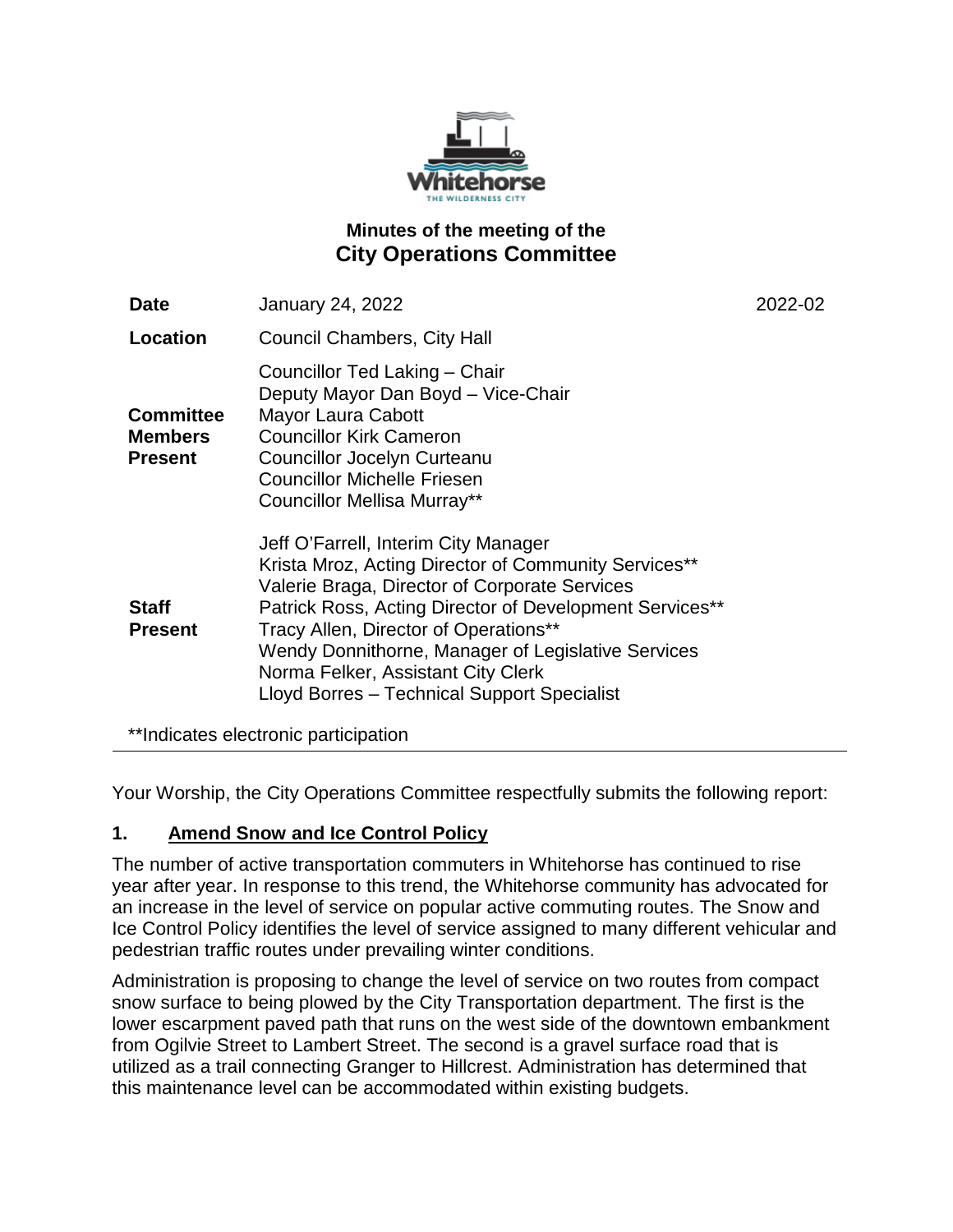In order to add these two active transportation routes to the maintenance schedule, an amendment to the Snow and Ice Control Policy is required.

In response to questions raised, Administration advised that a proposal will be brought forward shortly to seek direction and a mandate for a comprehensive review of the Snow and Ice Control Policy, using professional services to provide the best advice.

The Committee congratulated Administration for finding ways to respond to citizen requests within existing budgets.

#### **The recommendation of the City Operations Committee is**

THAT the Snow and Ice Control Policy be amended by adding the Lower Escarpment paved path and the Granger-Hillcrest Connector Trail to the trails maintained in accordance with Appendix "C".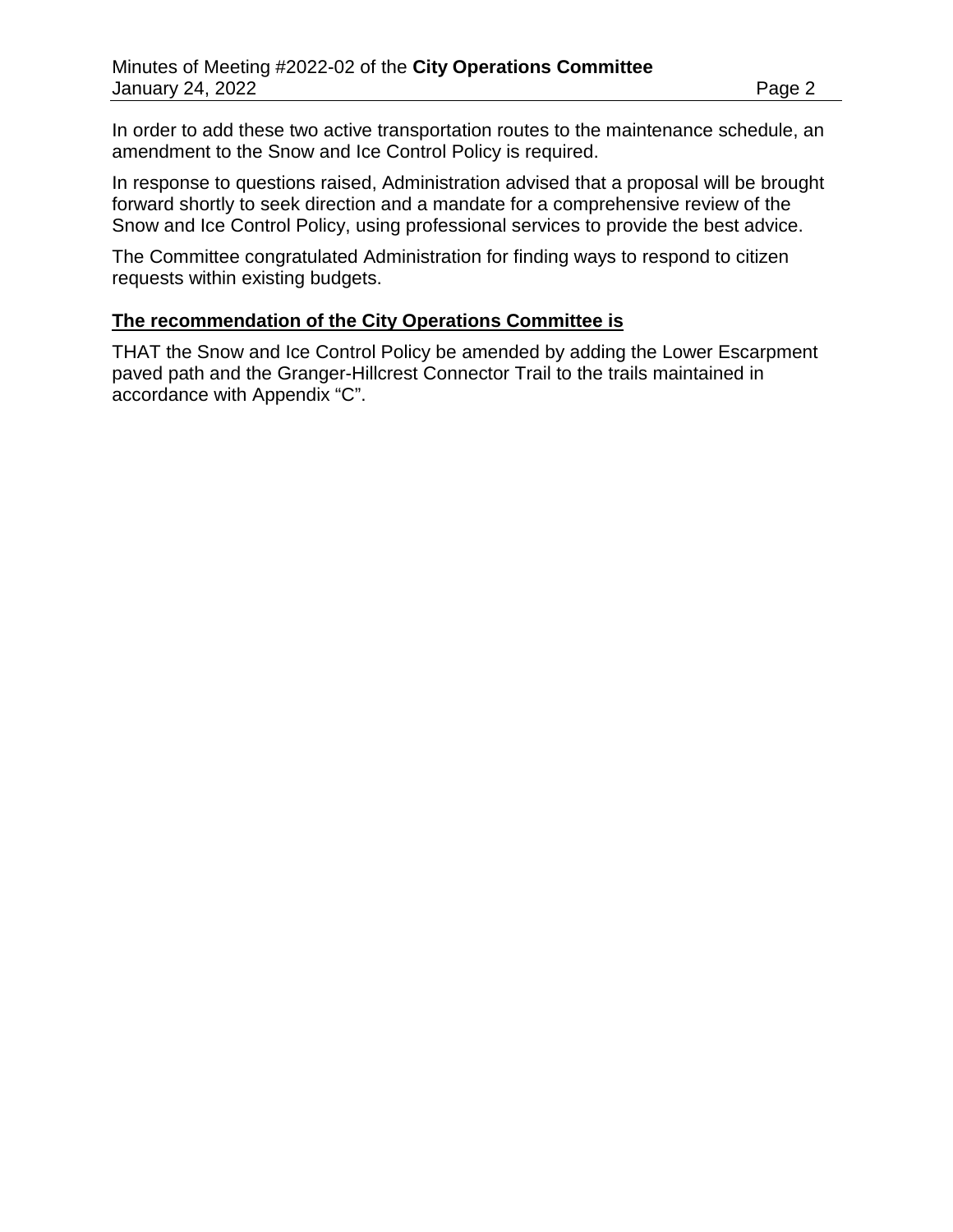

# **Minutes of the meeting of the Community Services Committee**

| <b>Date</b>                                          | <b>January 24, 2022</b>                                                                                                                                                                                                                                                                                                                                                                      | 2022-02 |
|------------------------------------------------------|----------------------------------------------------------------------------------------------------------------------------------------------------------------------------------------------------------------------------------------------------------------------------------------------------------------------------------------------------------------------------------------------|---------|
| Location                                             | <b>Council Chambers, City Hall</b>                                                                                                                                                                                                                                                                                                                                                           |         |
| <b>Committee</b><br><b>Members</b><br><b>Present</b> | Councillor Mellisa Murray** - Chair<br>Councillor Michelle Friesen - Vice-Chair<br>Mayor Laura Cabott<br>Deputy Mayor Dan Boyd<br><b>Councillor Kirk Cameron</b><br><b>Councillor Jocelyn Curteanu</b><br><b>Councillor Ted Laking</b>                                                                                                                                                       |         |
| <b>Staff</b><br><b>Present</b>                       | Jeff O'Farrell, Interim City Manager<br>Krista Mroz, Acting Director of Community Services**<br>Valerie Braga, Director of Corporate Services<br>Patrick Ross, Acting Director of Development Services**<br>Tracy Allen, Director of Operations**<br>Wendy Donnithorne, Manager of Legislative Services<br>Norma Felker, Assistant City Clerk<br>Lloyd Borres - Technical Support Specialist |         |
|                                                      |                                                                                                                                                                                                                                                                                                                                                                                              |         |

\*\*Indicates electronic participation

Your Worship, the Community Services Committee respectfully submits the following report:

# **1. Bell Let's Talk Day** – For Information Only

Mayor Cabott proclaimed Wednesday, January 26th, 2022 to be *Bell Let's Talk Day* in the City of Whitehorse.

# **2. COVID-19 Impacts on Recreation** – For Information Only

In response to questions raised, Administration advised that under current restrictions groups booking space in City facilities have been asked to cancel their bookings until the end of January. Cancelation fees are not being charged, and when access is resumed the groups will be re-booked into their original space. The booking office is maintaining frequent contact with user groups in order to get as many users into the facilities as possible.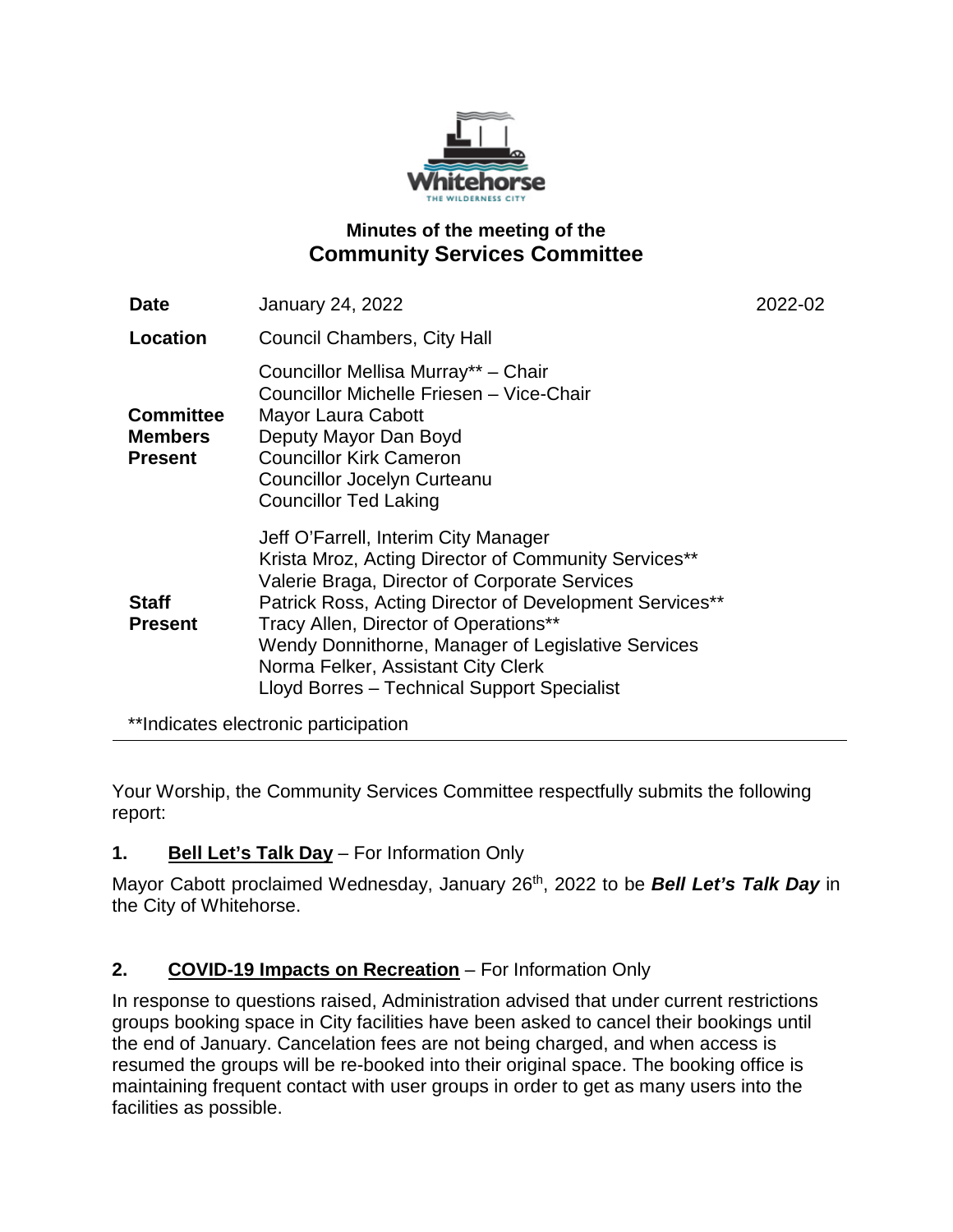For groups such as the curling club that operate under a lease agreement, the terms of the lease do not provide for circumstances where the group can't use the facility and therefore cannot raise the revenue necessary to meet the lease requirements. There are financial impacts for every sport and recreation organization throughout the territory, and there may be some relief offered by the Government of Yukon.

A Committee member advised that many people have expressed their appreciation for the City's ongoing maintenance of the Millennium Trail.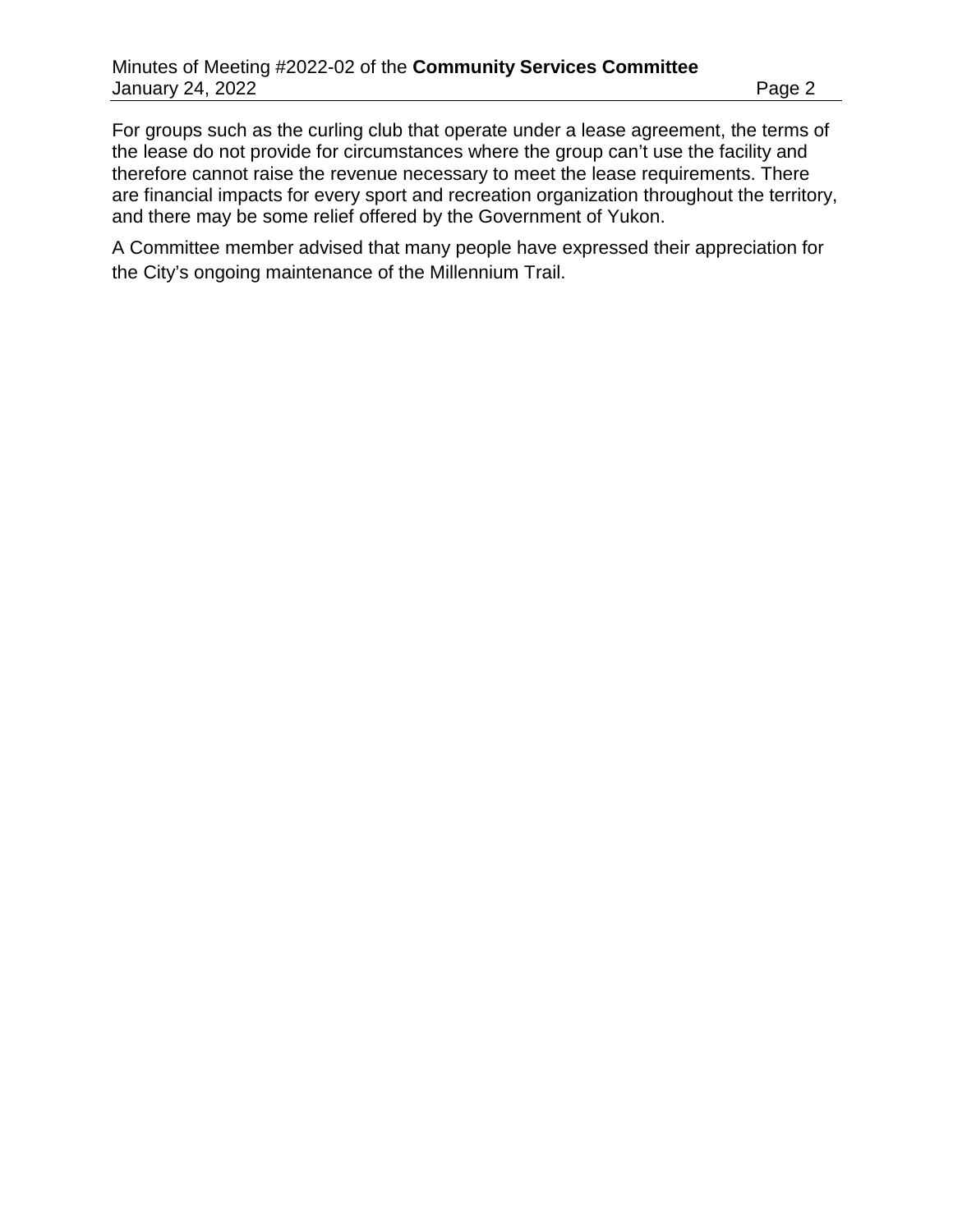

# **Minutes of the meeting of the Public Health and Safety Committee**

| <b>Date</b>                                          | <b>January 24, 2022</b>                                                                                                                                                                                                                                                                                                                                                                      | 2022-02 |
|------------------------------------------------------|----------------------------------------------------------------------------------------------------------------------------------------------------------------------------------------------------------------------------------------------------------------------------------------------------------------------------------------------------------------------------------------------|---------|
| Location                                             | Council Chambers, City Hall                                                                                                                                                                                                                                                                                                                                                                  |         |
| <b>Committee</b><br><b>Members</b><br><b>Present</b> | Councillor Kirk Cameron - Chair<br>Councillor Jocelyn Curteanu - Vice-Chair<br>Mayor Laura Cabott<br>Deputy Mayor Dan Boyd<br><b>Councillor Michelle Friesen</b><br><b>Councillor Ted Laking</b><br><b>Councillor Mellisa Murray**</b>                                                                                                                                                       |         |
| <b>Staff</b><br><b>Present</b>                       | Jeff O'Farrell, Interim City Manager<br>Krista Mroz, Acting Director of Community Services**<br>Valerie Braga, Director of Corporate Services<br>Patrick Ross, Acting Director of Development Services**<br>Tracy Allen, Director of Operations**<br>Wendy Donnithorne, Manager of Legislative Services<br>Norma Felker, Assistant City Clerk<br>Lloyd Borres - Technical Support Specialist |         |
|                                                      | **Indicates electronic participation                                                                                                                                                                                                                                                                                                                                                         |         |

Your Worship, the City Operations Committee respectfully submits the following report:

## **1. Taxi Safety Report** – For Information Only

On behalf of the Yukon Status of Women Council and the Yukon Women's Coalition, Aja Mason and Jonna Reaume provided a high-level summary of the Taxi Safety Report in an audio-only presentation to the Committee. The report indicates that formal channels to report violence are not adequate to present a true picture, and a way communicate to City Council regularly is needed.

To prioritize the recommendations in the report, they recommended that Council establish an advisory committee with community members who could work with the recommendations and develop a roadmap. They further recommended that such a committee should include an indigenous representative as aboriginal women are disproportionately mentioned in the report's findings.

A Committee member noted that the current Vehicle for Hire Bylaw addresses driver safety but not passenger safety, and suggested that the bylaw be reviewed from a public